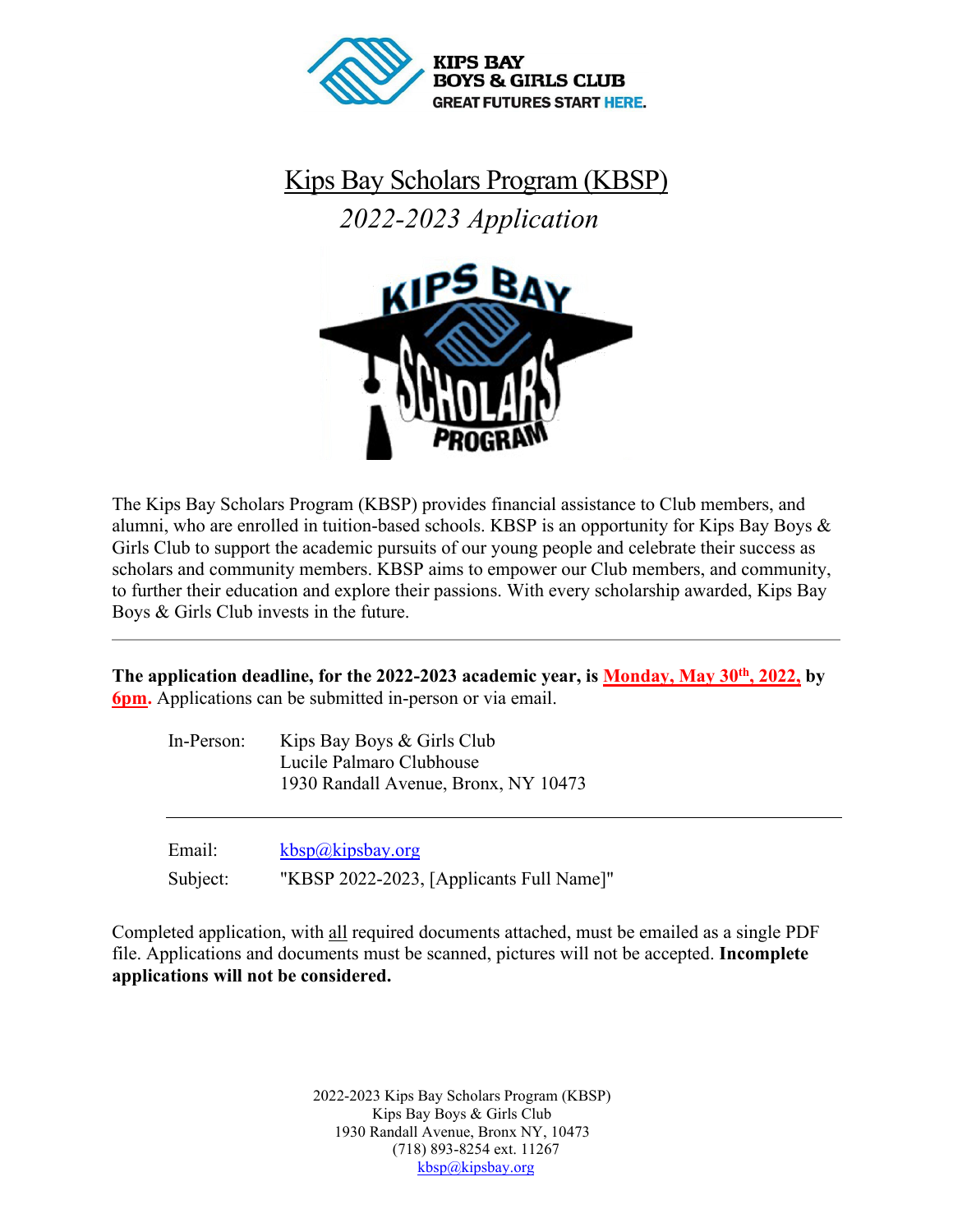

# **APPLICATION CHECKLIST**

| Completed application (ALL fields filled with accurate and updated information)                                                                                |
|----------------------------------------------------------------------------------------------------------------------------------------------------------------|
| 2021-2022 transcript/report cards                                                                                                                              |
| 2022-2023 tuition statement and financial aid letter (must include all<br>accepted aid)                                                                        |
| 2021-2022 W-2/1040 (/alternative income verification letter)                                                                                                   |
| Personal Statement *see guidelines below (required for new applicants only)                                                                                    |
| Two letters of recommendation <i>(required for new applicants only)</i><br>One letter from Kips Bay Boys & Girls Club staff<br>One letter from school employee |

## *PERSONAL STATEMENT GUIDELINEST*

New applicants must submit a personal statement in a medium of their choice. The purpose of the personal statement is to show us something that can't be reflected on a resume or transcript. It is your chance to share who you are, be creative and highlight your passions and talents. We want to get to know YOU. \*Please choose a medium that will represent you best.

Things to consider/include in your personal statement:

- How will receiving this scholarship impact your life?
- How can access to quality education impact a community?
- What does the phrase, "knowledge is power" mean to you?

Examples of personal statement mediums: traditional essay, digital/visual artwork, song/poetry/spoken word, video/podcast, dance routine/musical performance, etc. Recordings must be 5 minutes or less.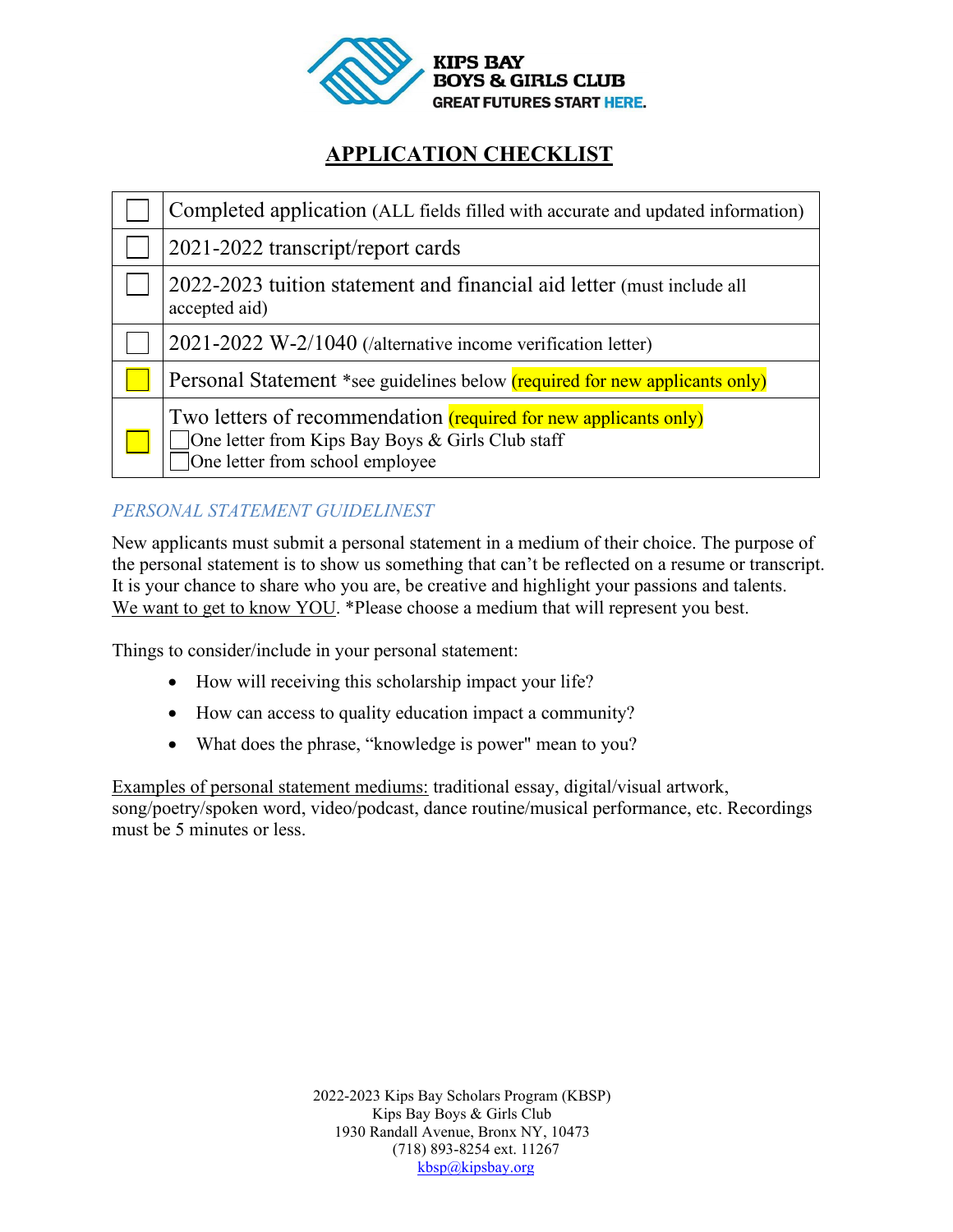

# **ELIGIBILITY REQUIREMENTS**

### *KBSP ELIGIBILITY*

- Active Kips Bay Boys & Girls Club member, or alumni, in good standing with the Club
- \* Enrolled in a tuition-based school for the 2022-2023 school year
- \*Demonstrates a financial need
- $*$ In good standing with school (GPA of 75+)
- Established commitment to Kips Bay Boys & Girls Club and investment in your community

*\*Must be reflected in your application documents.* 

### *KBSP AWARDS*

All scholarship awards are guaranteed for one school year only. Scholars must renew KBSP awards at the end of each school year.

## *KBSP YEARLY RENEWAL REQUIREMENTS*

To be eligible for scholarship renewal, each year, scholars must:

Submit updated application forms and documentation every year

Tuition breakdown / award summary for upcoming school year

Must include any financial aid, private/public tuition assistance, etc.

Submit income verification (W-2 / 1040)

Send most recent report card/transcript to  $kbsp@kipsbay.org$  at the end of each grading block

Remain in good standing with your school and Kips Bay Boys & Girls Club

Inform KBSP Coordinator about changes to school enrollment, status, and other relevant information

- Complete ten service hours at a Kips Bay Boys & Girls Club site each year
- Participate in annual KBSP event (when applicable)
- Write annual letter of impact to Kips Bay Boys & Girls Club's Board of Trustees

Email letter to  $\frac{kbsp}{a}$ kipsbay.org by January 31, 2023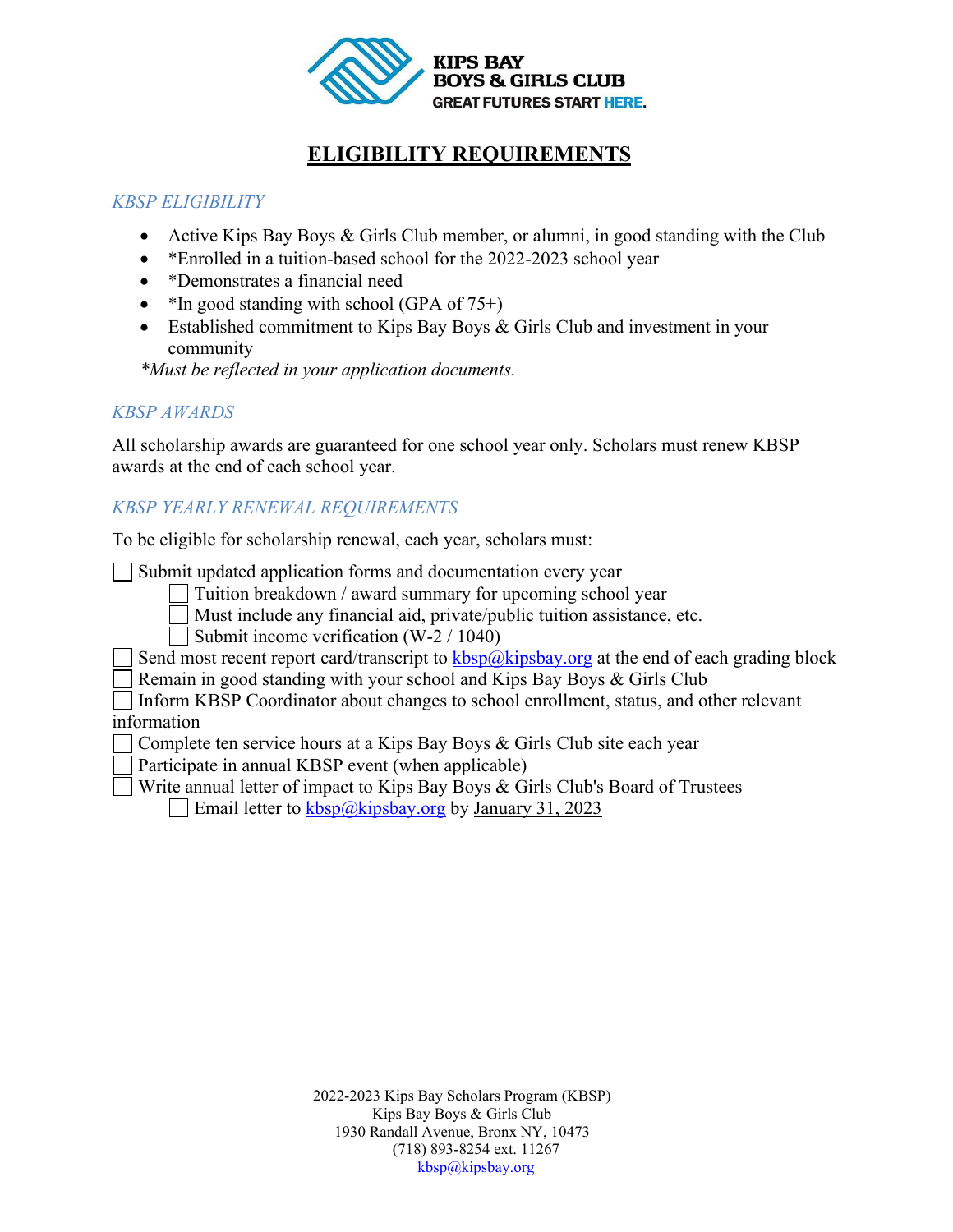

# **PART A: APPLICANT INFORMATION**

#### *\*PLEASE PRINT CLEARLY\**

#### *APPLICANT STATUS*

 $\Box$  First-time Applicant  $\Box$  Renewal Applicant *Total years in the program: Current scholarship: \$ If award has increased, what was the original amount: \$ APPLICANT CONTACT INFORMATION* Applicant's Name: Date of Birth:

| $\lambda$ reprisements there.       |        |                    | $20400$ 01 DH 01. |
|-------------------------------------|--------|--------------------|-------------------|
| Age: Gender: Female Male Non-Binary |        |                    |                   |
| <b>Current Address:</b>             |        |                    | House/Apartment:  |
| City:                               | State: | $\mathsf{Zip:}$    |                   |
| Applicant's Phone:                  |        | Applicant's Email: |                   |
|                                     |        |                    |                   |

#### *EDUCATION INFORMATION (for upcoming 2022-23 academic year)*

|                 | $\Box$ High School $\Box$ College/University                                                                                                                                                         |  |
|-----------------|------------------------------------------------------------------------------------------------------------------------------------------------------------------------------------------------------|--|
|                 | Grade Level: $\Box$ Freshman $\Box$ Sophomore $\Box$ Junior $\Box$ Senior                                                                                                                            |  |
|                 | Elementary Middle School                                                                                                                                                                             |  |
|                 | Grade Level: $\Box$ 1 <sup>st</sup> $\Box$ 2 <sup>nd</sup> $\Box$ 3 <sup>rd</sup> $\Box$ 4 <sup>th</sup> $\Box$ 5 <sup>th</sup> $\Box$ 6 <sup>th</sup> $\Box$ 7 <sup>th</sup> $\Box$ 8 <sup>th</sup> |  |
| Name of School: |                                                                                                                                                                                                      |  |
| City:           | State: Zip:                                                                                                                                                                                          |  |
|                 | Intended/Declared Major/s (if applicable):                                                                                                                                                           |  |

### *\*EXTRACURRICULARS/COMMUNITY SERVICE/ACHIEVEMENTS*

| <b>Extracurricular Activities:</b>                                                                                                                                                                                                                                                                                                                                                   |
|--------------------------------------------------------------------------------------------------------------------------------------------------------------------------------------------------------------------------------------------------------------------------------------------------------------------------------------------------------------------------------------|
| Honors, Awards:                                                                                                                                                                                                                                                                                                                                                                      |
| Community Service:                                                                                                                                                                                                                                                                                                                                                                   |
| Other Achievements:                                                                                                                                                                                                                                                                                                                                                                  |
| *Please disregard if submitting a resume with your application.                                                                                                                                                                                                                                                                                                                      |
| KIPS BAY BOYS & GIRLS CLUB MEMBERSHIP INFORMATION                                                                                                                                                                                                                                                                                                                                    |
| $\Box$ Current Club member $\Box$ Alumni (last year of membership: $\Box$ )                                                                                                                                                                                                                                                                                                          |
| $\overline{a}$ $\overline{a}$ $\overline{a}$ $\overline{a}$ $\overline{a}$ $\overline{a}$ $\overline{a}$ $\overline{a}$ $\overline{a}$ $\overline{a}$ $\overline{a}$ $\overline{a}$ $\overline{a}$ $\overline{a}$ $\overline{a}$ $\overline{a}$ $\overline{a}$ $\overline{a}$ $\overline{a}$ $\overline{a}$ $\overline{a}$ $\overline{a}$ $\overline{a}$ $\overline{a}$ $\overline{$ |

2022-2023 Kips Bay Scholars Program (KBSP) Kips Bay Boys & Girls Club 1930 Randall Avenue, Bronx NY, 10473 Total years as a Club member: Please select your primary Kips Bay Boys & Girls Club site:  *Lucile Palmaro Throggs Neck Coudert Castle Hill School Site: Other:* 

> (718) 893-8254 ext. 11267 [kbsp@kipsbay.org](mailto:kbsp@kipsbay.org)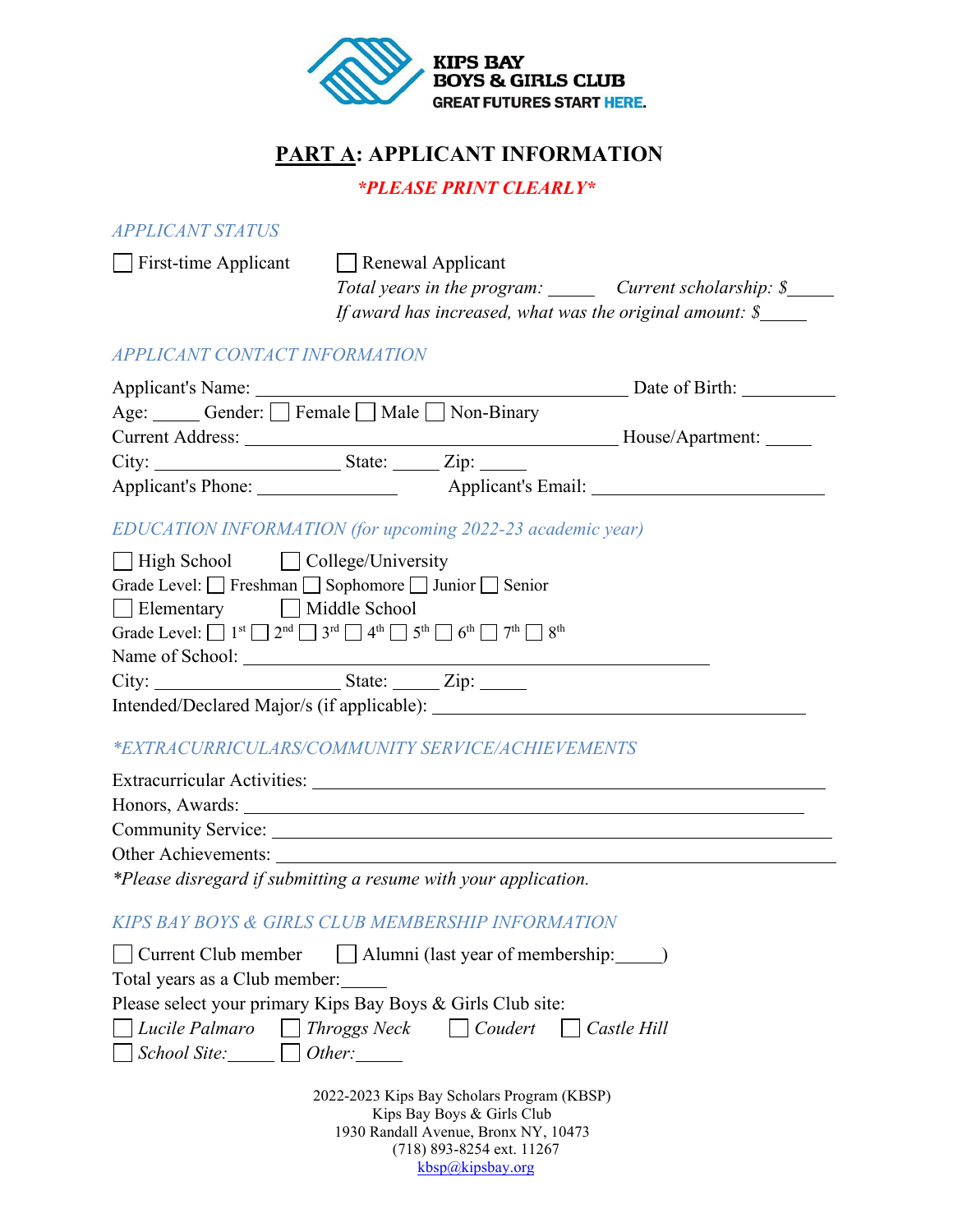

## **PART B: FAMILY/HOUSEHOLD INFORMATION**

### *\*PLEASE PRINT CLEARLY\**

### *GUARDIAN CONTACT INFORMATION*

| 1. Guardian's Name: |                   |  |
|---------------------|-------------------|--|
| Guardian's Phone:   | Guardian's Email: |  |

2. Guardian's Name:  $\mathcal{L}_{\text{max}}$ Guardian's Piame: Constant of Piame: Guardian's Email:

### *GUARDIAN EMPLOYMENT INFORMATION*

|                   | Salary: $\frac{\sqrt{2}}{2}$ |
|-------------------|------------------------------|
| 2. Guardian Name: |                              |
|                   | Salary: $\frac{\sqrt{2}}{2}$ |
| 3. Guardian Name: | Relationship:                |
| Occupation:       | Salary: $\frac{\sqrt{2}}{2}$ |
|                   |                              |

## **Total Family/Household Annual Income: \$**

#### *CHILDREN/SIBLINGS*

*"Relationship" = Relationship to Applicant (i.e., parent, sibling, cousin, etc.)*

|                    | Name of School: | Grade: |
|--------------------|-----------------|--------|
| Annual Tuition: \$ |                 |        |
|                    |                 |        |
|                    |                 |        |
| Annual Tuition: \$ |                 |        |
|                    |                 |        |
|                    |                 | Grade: |
| Annual Tuition: \$ |                 |        |
|                    |                 |        |
|                    |                 | Grade: |
| Annual Tuition: \$ |                 |        |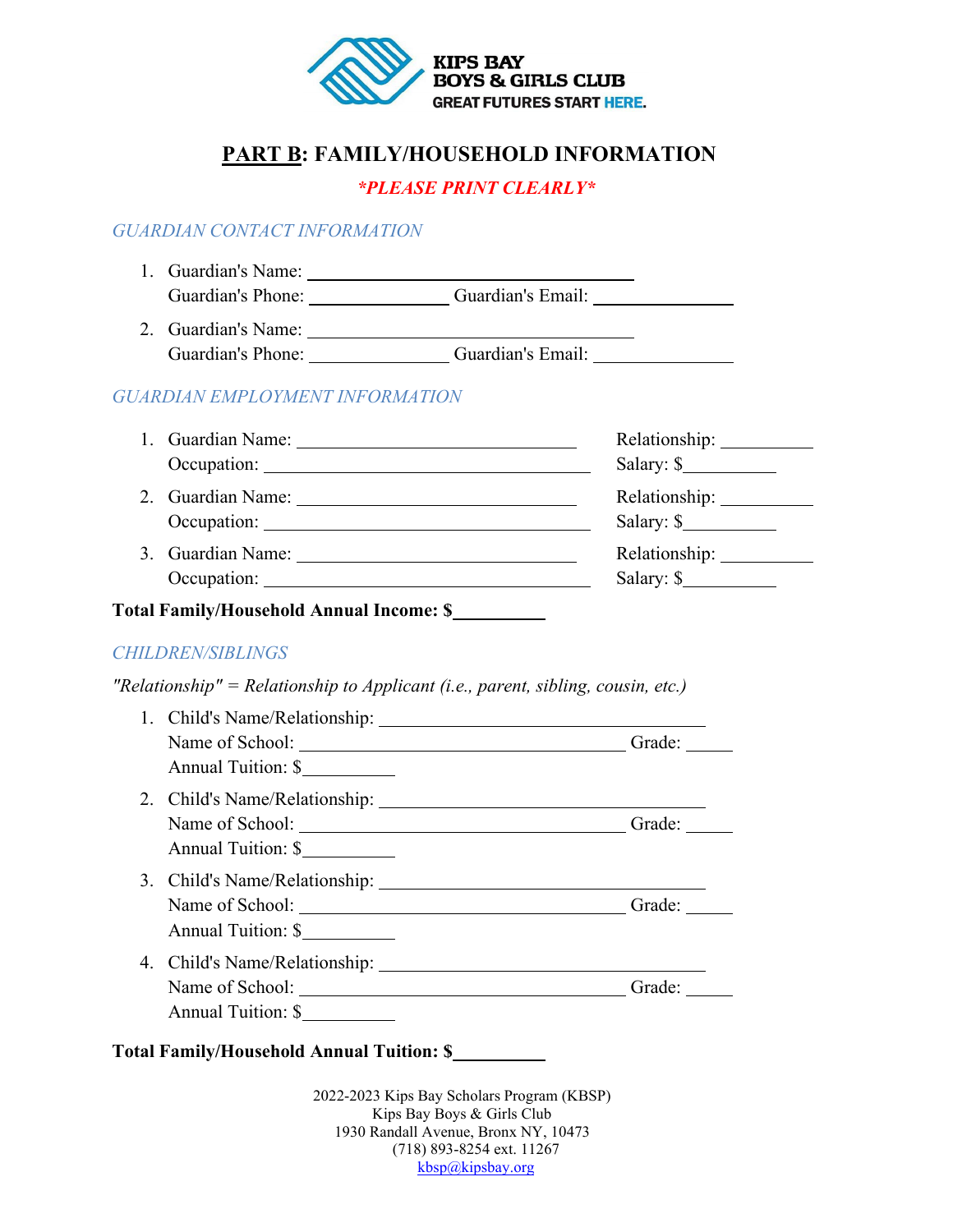

# **PART C: APPLICANT FINANCIAL BREAKDOWN**

### *\*PLEASE PRINT CLEARLY\**

*\*FINANCIAL BREAKDOWN MUST BE CONSISTENT WITH SUBMITTED DOCUMENTS.*

Have you completed the Free Application for Federal Student Aid (FAFSA) form?  $\Box$  Yes  $\Box$  No If no, please explain why not:

#### *ANNUAL INCOME*

- 1. Total Scholarships/Grants: \$ *Financial aid that you will not need to pay back in the future, KBSP awards not included.*
- 2. Total Loans: \$ *Financial aid that you will need to pay back in the future.*
- 3. Additional Public/Private Assistance: \$

### **Total Annual Income: \$**

#### *ANNUAL EXPENSES*

 $\overline{a}$ 

 $\overline{a}$ 

- 1. Tuition: \$
- 2. Room & Board: \$ *If you are not living on campus, please put N/A for Room & Board.*
- 3. Other Expenses: \$ *Please list all other expenses and estimated annual cost (ex. Books = \$5,000).*

#### **Total Annual Tuition/Expenses \$**

*Your total out-of-pocket cost after scholarships/loans/etc.*